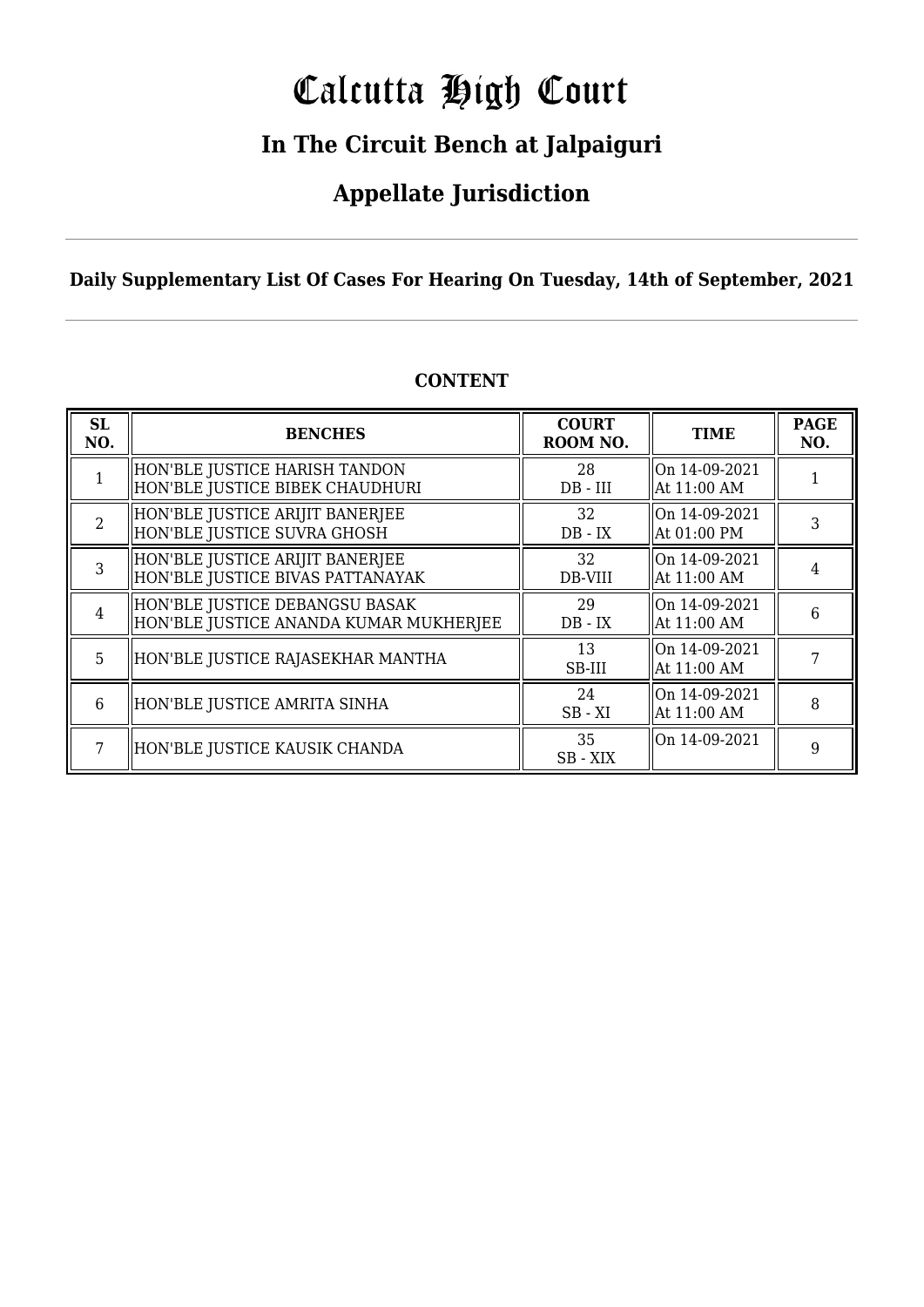

**DAILY CAUSELIST For Tuesday The 14th September 2021**

**COURT NO. 28**

**DIVISION BENCH (DB - III)**

**AT 11:00 AM**

**HON'BLE JUSTICE HARISH TANDON HON'BLE JUSTICE BIBEK CHAUDHURI (VIA VIDEO CONFERENCE)**

#### **FROM PRINCIPAL BENCH**

#### **NOT SITTING**

#### **FOR ORDERS**

| 1 |                    | IA NO. CRAN/1/2021 RAMESH MANJU BISHNOI@<br>RAMESH MANJU BISHNOY@ PRITAM ROY<br>RAMESH KUMAR BISHNOI | PRITAM ROY           |
|---|--------------------|------------------------------------------------------------------------------------------------------|----------------------|
|   | In CRM/497/2021    | Vs<br>THE STATE OF WEST<br><b>BENGAL</b>                                                             |                      |
|   |                    | <b>APPLICATION FOR BAIL</b>                                                                          |                      |
| 2 | CRM/437/2021       | AMJAD KHAN AND ANR<br>VS.<br>THE STATE OF WEST<br><b>BENGAL</b>                                      | <b>BISWAJIT DAS</b>  |
|   | IA NO: CRAN/1/2021 |                                                                                                      |                      |
| 3 | CRM/746/2021       | NARAYAN SAHA AND ORS<br>VS<br>THE STATE OF WEST<br><b>BENGAL</b>                                     | <b>SUDIP GUHA</b>    |
| 4 | CRM/838/2021       | PARESH SEN<br>VS<br>THE STATE OF WEST<br><b>BENGAL</b>                                               | <b>SUDIP GUHA</b>    |
| 5 | CRM/913/2021       | <b>ABHIJIT BISWAS</b><br><b>VS</b><br>State of West Bengal                                           | <b>SMARAJIT BASU</b> |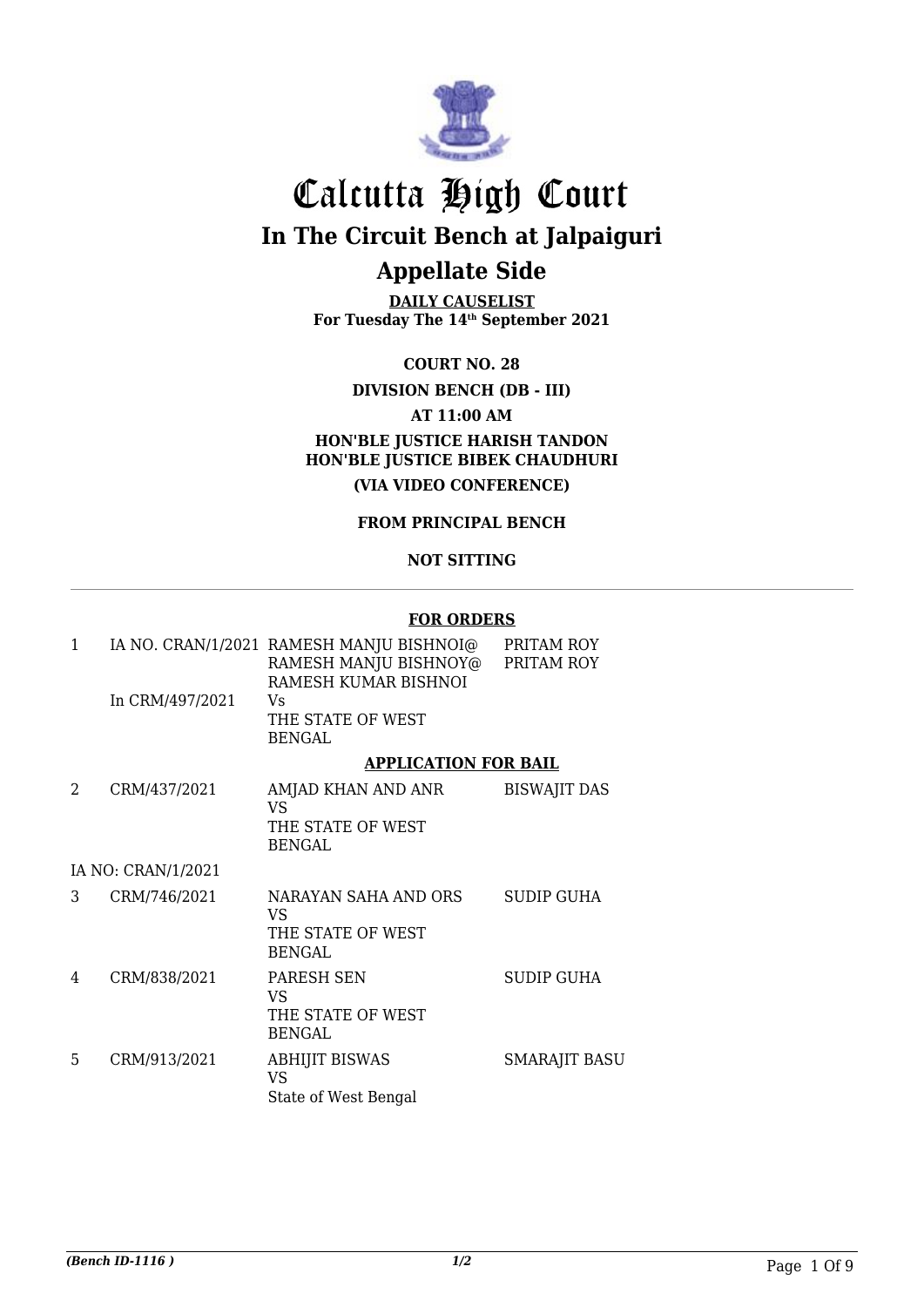| 6  | CRM/916/2021                                      | MD. NOOR ALAM<br><b>VS</b>                                               | <b>ASHOK KR SINGH</b>                              |
|----|---------------------------------------------------|--------------------------------------------------------------------------|----------------------------------------------------|
|    |                                                   | State of West Bengal                                                     |                                                    |
|    |                                                   | <b>APPLICATION FOR ANTICIPATORY BAIL</b>                                 |                                                    |
| 7  | CRM/579/2021                                      | <b>CHANDAN LASKAR</b><br><b>VS</b><br>THE STATE OF WEST<br><b>BENGAL</b> | <b>SUBHASISH MISRA</b>                             |
| 8  | CRM/733/2021                                      | <b>JUGAL SARKAR</b><br><b>VS</b><br>THE STATE OF WEST<br><b>BENGAL</b>   | <b>JAYDEEP KANTA</b><br><b>BHOWMIK</b>             |
| 9  | CRM/790/2021                                      | SATYAKI CHAKRABORTY<br><b>VS</b><br>State of West Bengal                 | PUJA GOSWAMI                                       |
| 10 | CRM/803/2021                                      | <b>ARUN KUMAR</b><br><b>VS</b><br>State of West Bengal                   | <b>SURYANEEL DAS</b>                               |
| 11 | CRM/846/2021                                      | RABIKANTA ADHIKARY<br><b>VS</b><br><b>STATE OF WEST BENGAL</b>           | <b>KALIPADA DAS</b>                                |
| 12 | CRM/853/2021                                      | <b>BABLU BARMAN AND ORS</b><br><b>VS</b><br>State of West Bengal         | RATAN CHANDRA<br><b>ROY</b>                        |
| 13 | CRM/908/2021                                      | ANIL BANSAL AND ANR<br><b>VS</b><br>State of West Bengal AND             | <b>SPTEWARY</b>                                    |
|    |                                                   | <b>ANR</b>                                                               |                                                    |
|    |                                                   | <b>APPLICATION</b>                                                       |                                                    |
| 14 | IA NO. CRAN/1/2021 SARJU SHARMA<br>In CRM/74/2021 | <b>Vs</b><br>THE STATE OF WEST<br><b>BENGAL</b>                          | ANIRBAN BANERJEE                                   |
| 15 |                                                   | IA NO. CRAN/1/2021 SOLEMAN MOLLA @<br>CHOLEMAN MOLLA AND                 | HILLOL SAHA<br><b>PODDER</b>                       |
|    | In CRM/470/2021                                   | <b>ORS</b><br><b>Vs</b><br>THE STATE OF WEST<br><b>BENGAL</b>            | <b>HILLOL SAHA</b><br><b>PODDER</b>                |
| 16 | IA NO. CRAN/1/2021 RAHIM ALI                      | Vs<br>THE STATE OF WEST                                                  | HILLOL SAHA<br><b>PODDER</b><br><b>HILLOL SAHA</b> |

In CRM/474/2021

BENGAL

PODDER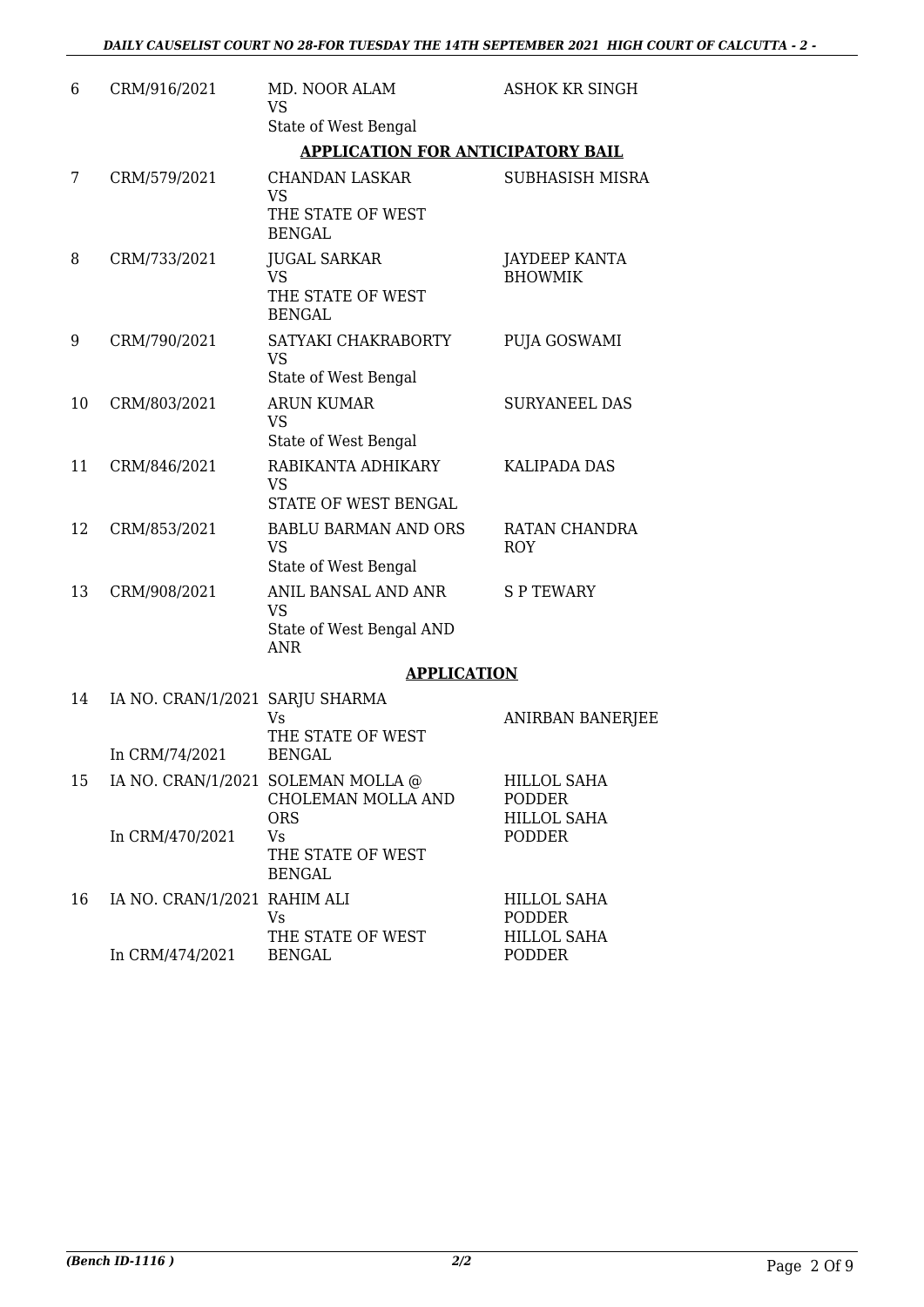

**DAILY CAUSELIST For Tuesday The 14th September 2021**

**COURT NO. 32**

**DIVISION BENCH (DB - IX)**

**AT 1:00 PM**

**HON'BLE JUSTICE ARIJIT BANERJEE HON'BLE JUSTICE SUVRA GHOSH**

**(VIA VIDEO CONFERENCE)**

**FROM PRINCIPAL BENCH**

#### **FOR JUDGMENT**

SABIR ALI

1 CRM/530/2021 (With CRAN/1/2021) SARKAR

PHANI SARKAR @ FANI VS THE STATE OF WEST BENGAL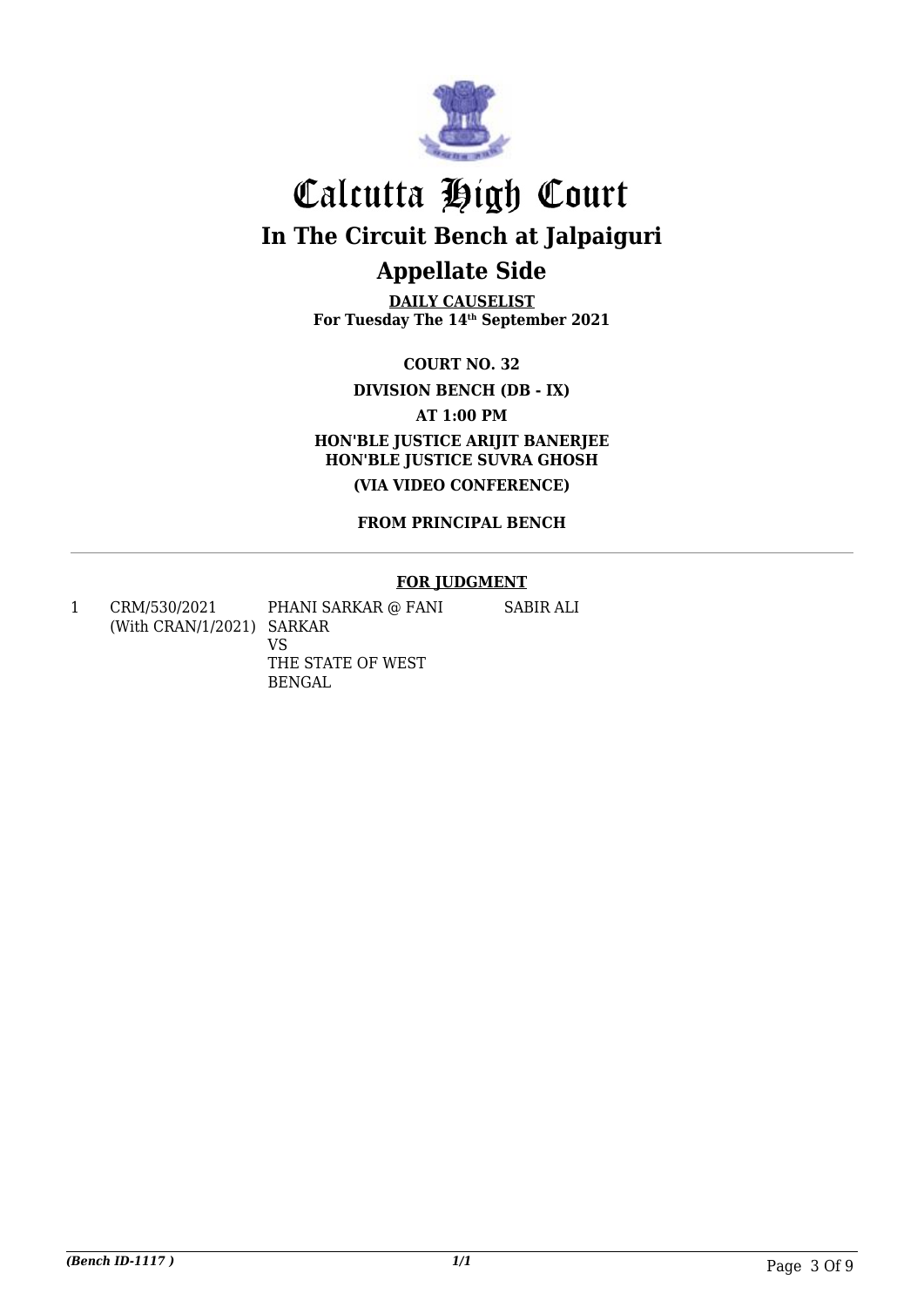

## Calcutta High Court **In The Circuit Bench at Jalpaiguri**

### **Appellate Side**

**DAILY CAUSELIST For Tuesday The 14th September 2021**

**COURT NO. 32**

#### **DIVISION BENCH (DB-VIII)**

**AT 11:00 AM**

#### **HON'BLE JUSTICE ARIJIT BANERJEE HON'BLE JUSTICE BIVAS PATTANAYAK**

**(VIA VIDEO CONFERENCE)**

**FROM PRINCIPAL BENCH**

**1) NOTE : EVERY MONDAY, WEDNESDAY AND FRIDAY ANTICIPATORY BAIL U/S 438 WILL BE TAKEN UP SERIALLY**

#### **2) NOTE : EVERY TUESDAY AND THURSDAY APPLICATION FOR BAIL U/S 439 WILL BE TAKEN UP SERIALLY.**

#### **ON EVERY MONDAY AND FRIDAY ALL JALPAIGURI MATTERS WILL BE TAKEN UP FROM 2.00 P.M. ONWARDS;**

#### **ON WEDNESDAY ALL JALPAIGURI MATTERS WILL BE TAKEN UP FROM 11.00 A.M. ONWARDS**

|               |                    | <b>FOR ORDERS</b>                                                        |                                        |  |
|---------------|--------------------|--------------------------------------------------------------------------|----------------------------------------|--|
| $\mathbf{1}$  | CRM/834/2021       | <b>SUKUMAR SEN</b><br>VS                                                 | <b>SABIR ALI</b>                       |  |
|               |                    | State of West Bengal                                                     |                                        |  |
|               |                    | <b>SPECIALLY FIXED MATTERS</b>                                           |                                        |  |
| $\mathcal{D}$ | CRM/479/2021       | <b>SOHONLAL AND ANR</b><br>VS<br>THE STATE OF WEST BENGAL                | <b>JAYDEEP KANTA</b><br><b>BHOWMIK</b> |  |
|               | IA NO: CRAN/1/2021 |                                                                          |                                        |  |
| 3             | CRM/509/2021       | <b>RUSTOM MIAH</b><br><b>VS</b><br>THE STATE OF WEST BENGAL              | <b>ARUSHI RATHORE</b>                  |  |
|               | IA NO: CRAN/1/2021 |                                                                          |                                        |  |
|               |                    | <b>APPLICATION FOR BAIL</b>                                              |                                        |  |
| 4             | CRM/829/2021       | RENA BEGAM @ REMA BEGAM<br>VS                                            | <b>SUDIP GUHA</b>                      |  |
|               |                    | THE STATE OF WEST BENGAL                                                 |                                        |  |
| 5             | CRM/849/2021       | RAJESH KUNDU @ KAUWA<br>VS.<br>THE STATE OF WEST BENGAL                  | <b>SUDIP GUHA</b>                      |  |
| 6             | CRM/486/2021       | SUJIT MANDAL @ MADAN                                                     | <b>HILLOL SAHA PODDER</b>              |  |
|               |                    | <b>MANDAL</b><br>VS.<br>THE STATE OF WEST BENGAL                         |                                        |  |
| 7             | CRM/571/2021       | ROSHAN BESRA @ LALU AND<br><b>ORS</b><br>VS.<br>THE STATE OF WEST BENGAL | ARNAB SAHA                             |  |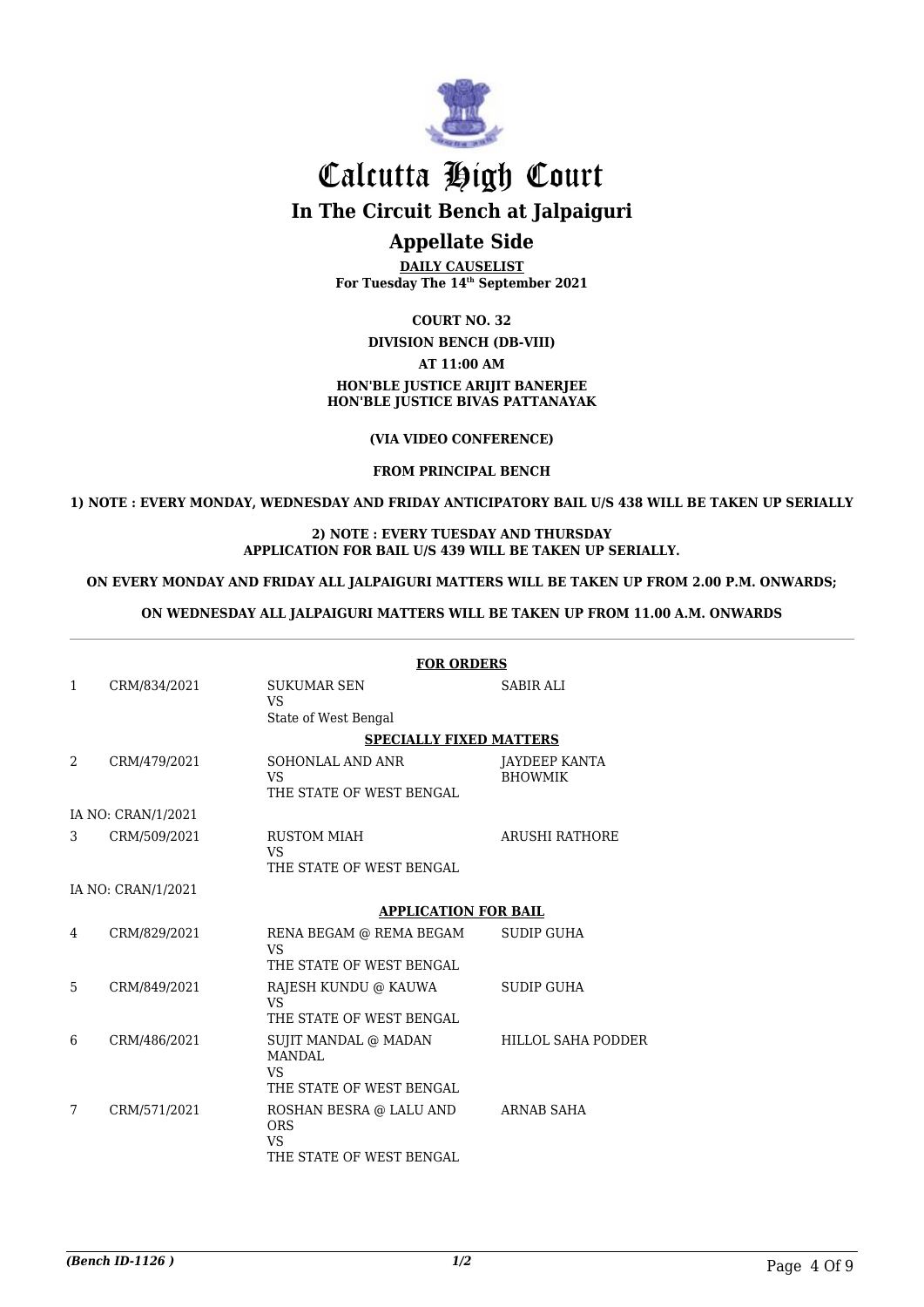#### *DAILY CAUSELIST COURT NO 32-FOR TUESDAY THE 14TH SEPTEMBER 2021 HIGH COURT OF CALCUTTA - 2 -*

| 8  | CRM/442/2021                         | NEPAL BARAI @ BARUI<br>VS<br>THE STATE OF WEST BENGAL            | <b>ARNAB SAHA</b>                      |
|----|--------------------------------------|------------------------------------------------------------------|----------------------------------------|
| 9  | CRM/843/2021                         | SANJIT ROY<br>VS<br>THE STATE OF WEST BENGAL                     | <b>JAYDEEP KANTA</b><br><b>BHOWMIK</b> |
| 10 | CRM/502/2021                         | <b>MANIRUL MIA</b><br><b>VS</b><br>THE STATE OF WEST BENGAL      | <b>HILLOL SAHA PODDER</b>              |
|    | IA NO: CRAN/1/2021                   |                                                                  |                                        |
| 11 | CRM/160/2021                         | SANJAY KUMAR<br>VS<br>The State of West Bengal                   | <b>JAYDEEP KANTA</b><br><b>BHOWMIK</b> |
|    | IA NO: CRAN/2/2021                   |                                                                  |                                        |
| 12 | CRM/748/2021                         | RANJAN ROY AND ANR<br>VS.<br>State of West Bengal                | <b>NASER ALI</b>                       |
| 13 | CRM/918/2021                         | <b>ATIAR RAHAMAN</b><br><b>VS</b><br>State of West Bengal        | NILENDRA NARAYAN RAY                   |
| 14 | CRM/146/2021<br>(Main File Not Here) | <b>SUBHAS YADAV</b><br>VS<br>THE STATE OF WEST BENGAL            | <b>JAYDEEP KANTA</b><br><b>BHOWMIK</b> |
|    | IA NO: CRAN/1/2021                   |                                                                  |                                        |
| 15 | CRM/879/2021                         | RAJPAL SINGH<br>VS<br>State of West Bengal                       | TANMAY CHOWDHURY                       |
| 16 | CRM/813/2021                         | PANKAJ BARMAN<br>VS<br>THE STATE OF WEST BENGAL                  | HILLOL SAHA PODDER                     |
| 17 | CRM/925/2021                         | PABAN@BABANTA ADHIKARY<br><b>VS</b><br>State of West Bengal      | <b>JEENIA RUDRA</b>                    |
| 18 | CRM/938/2021                         | UTSAV LEPCHA<br>VS<br>STATE OF WEST BENGAL AND<br>ORS.           | PRITAM ROY                             |
|    |                                      | <b>RELAXATION ON CANCELLATION OF BAIL</b>                        |                                        |
| 19 | CRM/110/2021                         | <b>BASUDHA PAUL</b><br><b>VS</b><br>State of West Bengal And Anr | RUPRAJ BANERJEE                        |
|    | IA NO: CRAN/1/2021                   |                                                                  |                                        |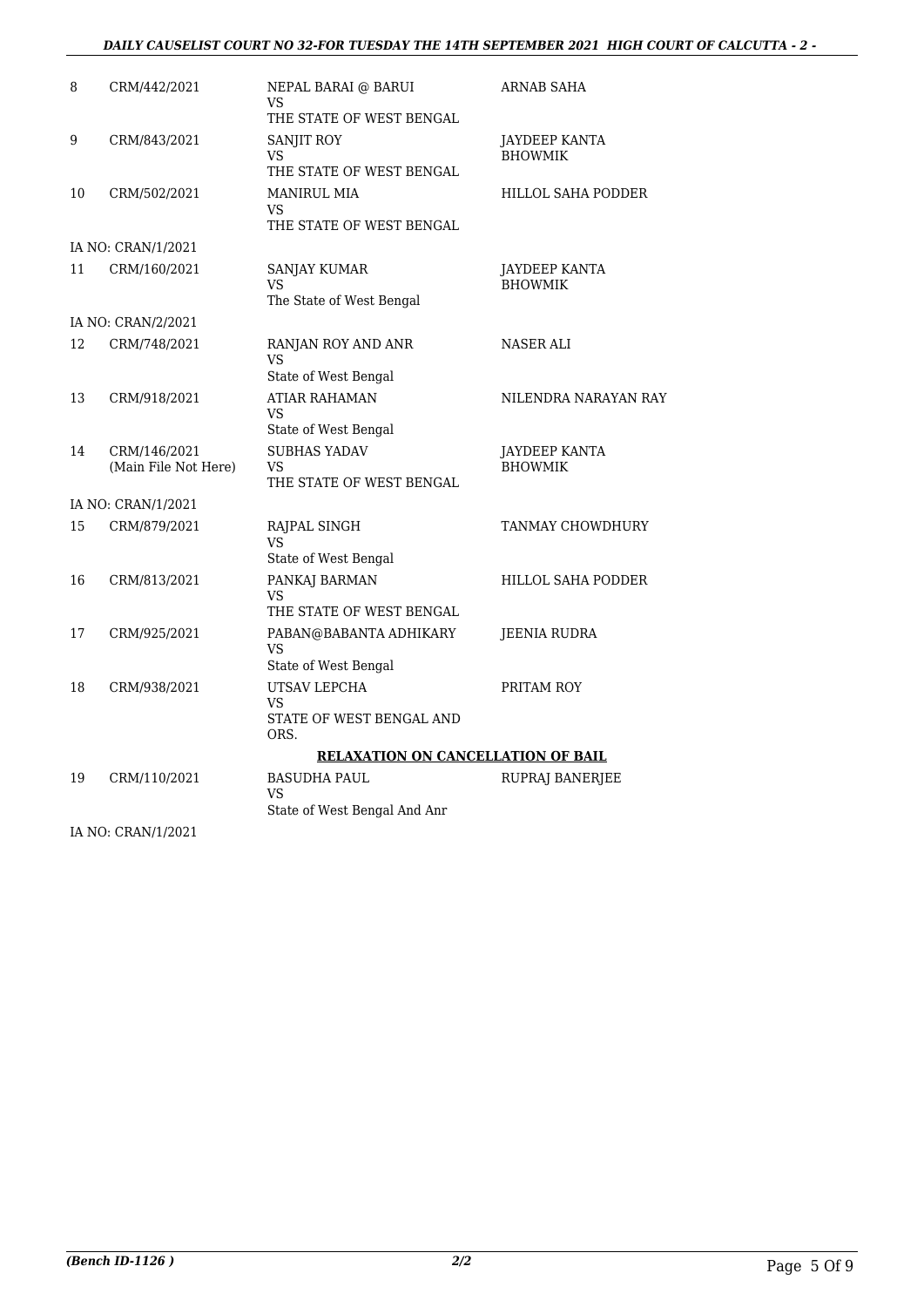

**DAILY CAUSELIST For Tuesday The 14th September 2021**

**COURT NO. 29**

**DIVISION BENCH (DB - IX)**

**AT 11:00 AM**

**HON'BLE JUSTICE DEBANGSU BASAK HON'BLE JUSTICE ANANDA KUMAR MUKHERJEE (VIA VIDEO CONFERENCE)**

**FROM PRINCIPAL BENCH**

#### **APPLICATION FOR BAIL**

|   | CRM/934/2021 | DINESH SINGH@MUNNA<br><b>BHAI</b><br>VS<br>State of West Bengal | <b>HABIBUR RAHAMAN</b>             |
|---|--------------|-----------------------------------------------------------------|------------------------------------|
|   |              | <b>APPLICATION FOR ANTICIPATORY BAIL</b>                        |                                    |
| 2 | CRM/926/2021 | OM PRAKASH UPADHAYAY<br>VS<br>State of West Bengal              | <b>ABHMANYU</b><br><b>BANERJEE</b> |
| 3 | CRM/933/2021 | <b>SUKUMAR MANDAL</b><br>VS<br>State of West Bengal             | <b>ALOK BHOWMIK</b>                |
| 4 | CRM/935/2021 | <b>ASRAFUL ALAM</b><br>VS<br>State of West Bengal               | MADHUSHRI DUTTA                    |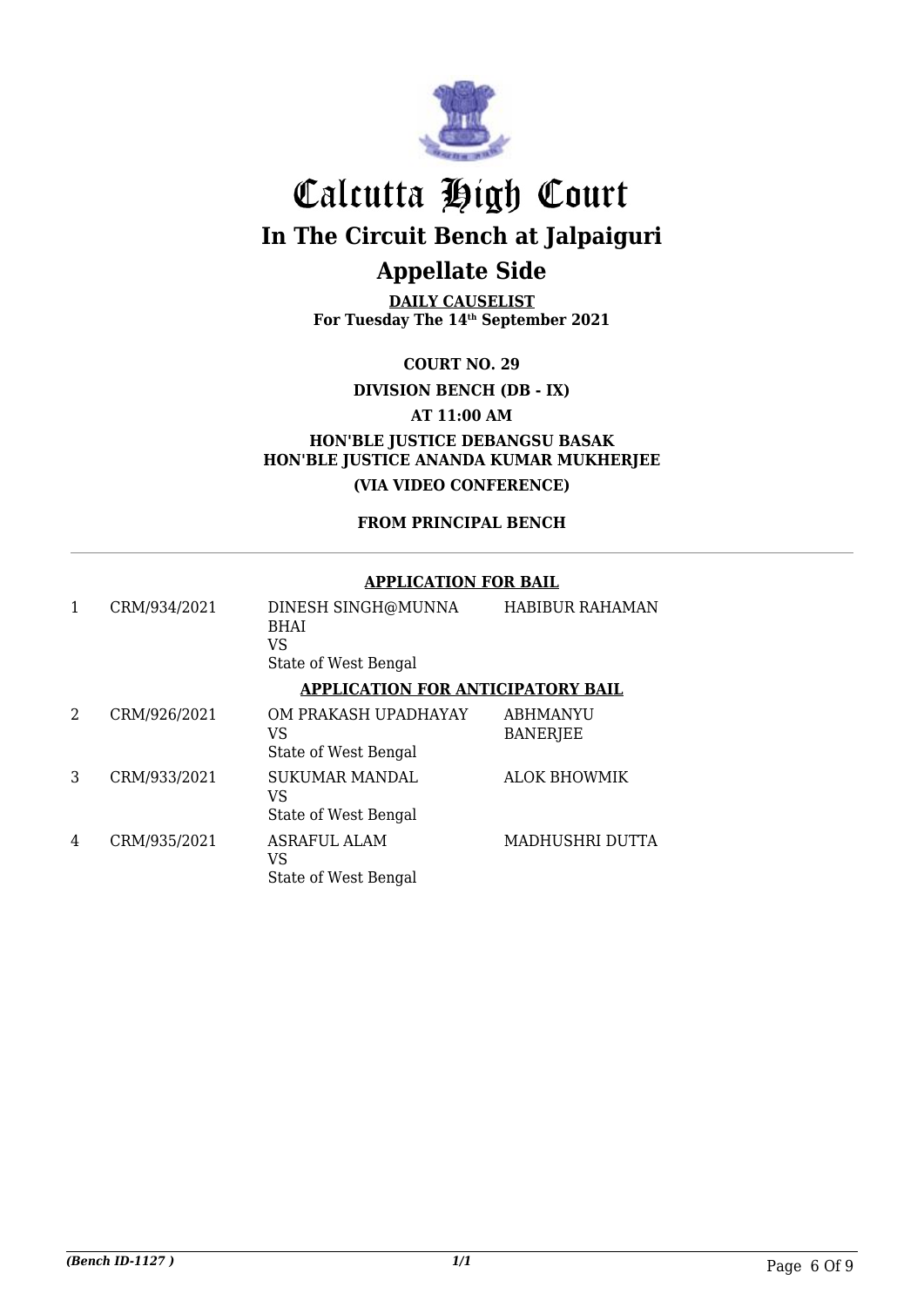

**DAILY CAUSELIST For Tuesday The 14th September 2021**

**COURT NO. 13 SINGLE BENCH (SB-III) AT 11:00 AM HON'BLE JUSTICE RAJASEKHAR MANTHA (VIA VIDEO CONFERENCE)**

**FROM PRINCIPAL BENCH**

#### **MOTION**

1 WPA/1210/2021 ADITYA BIRLA FASHON AND RETAIL LTD AND ANR VS STATE OF WEST BENGAL AND ORS. SOUMAVA MUKHERJEE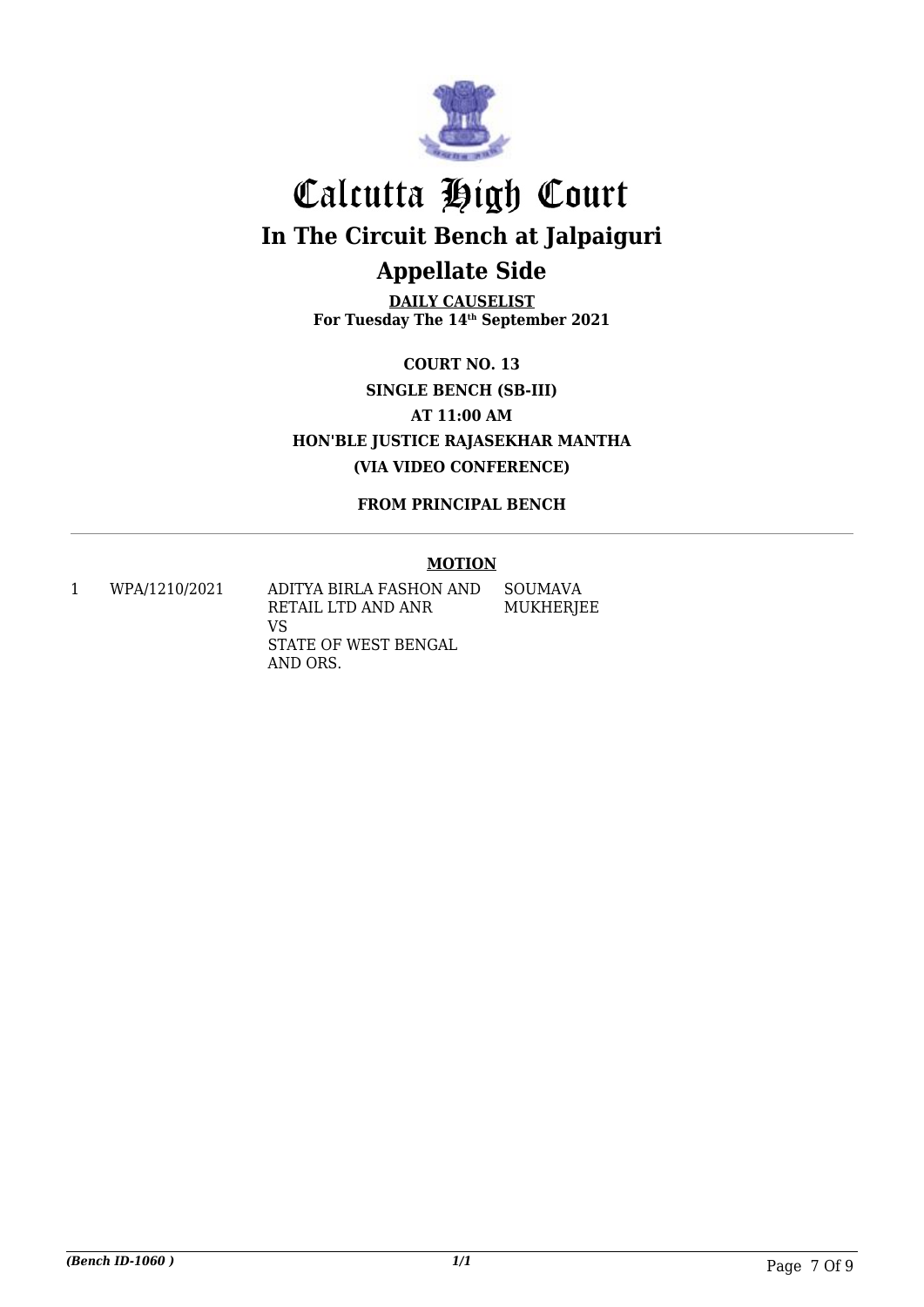

**DAILY CAUSELIST For Tuesday The 14th September 2021**

**COURT NO. 24 SINGLE BENCH (SB - XI) AT 11:00 AM HON'BLE JUSTICE AMRITA SINHA**

### **(VIA VIDEO CONFERENCE)**

### **FROM PRINCIPAL BENCH**

#### **MOTION**

1 WPA/1079/2021 RATAN BANIK

VS FCI AND ORS NEIL BASU